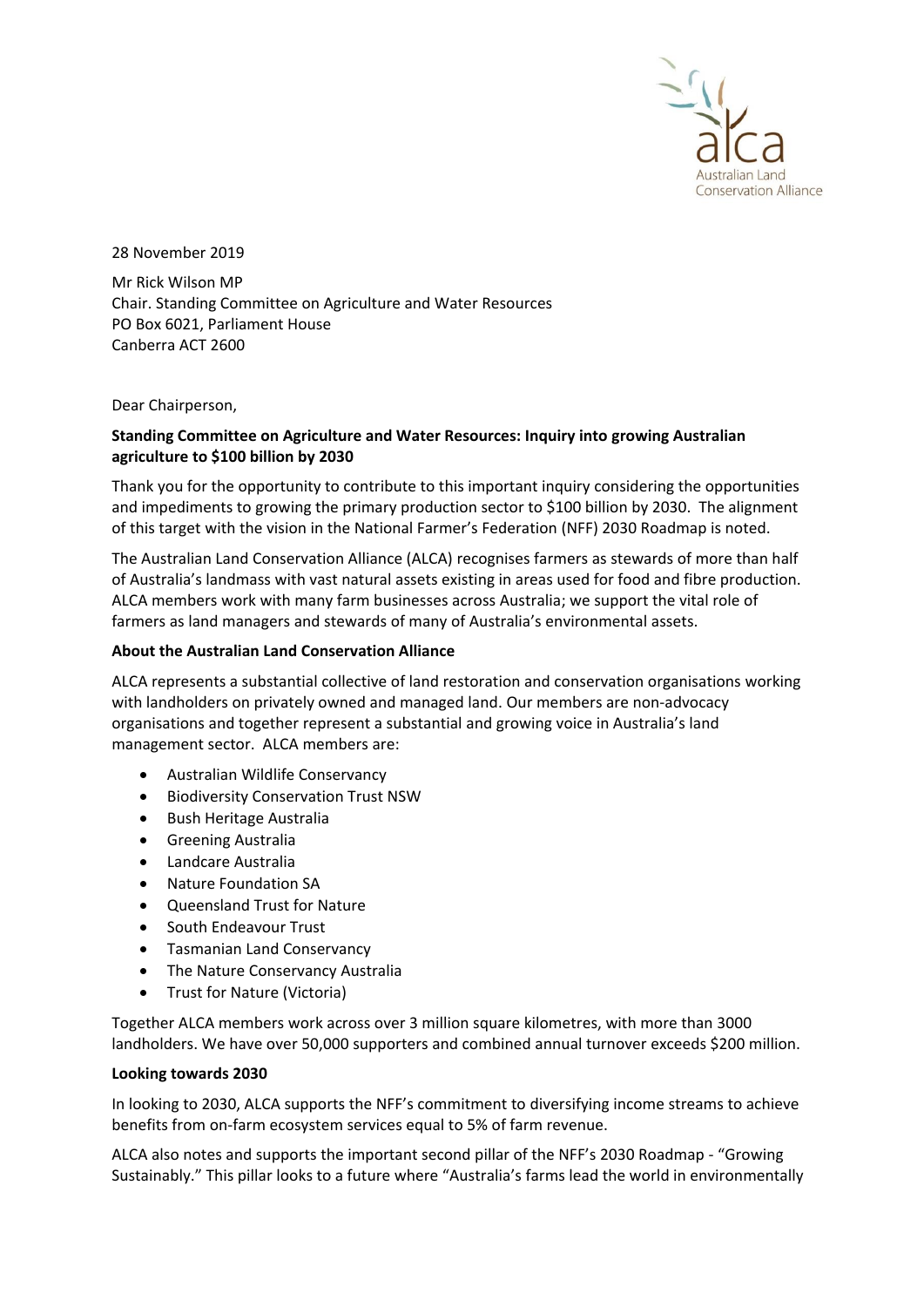friendly practices" and "farmers are recognised by the community as trusted and proactive stewards of Australia's landmass."

Health of Australia's environmental assets directly underpins the condition and potential profitability of agriculture and it is increasingly apparent that Australia's farm businesses are experiencing significant environmental and climate pressures. Long-term improvements in agricultural productivity can only be achieved through development and implementation of a coordinated national framework built on enduring regeneration and protection of our biodiversity and other environmental assets.

In this submission, ALCA proposes four key enablers as critical to the success of a national framework driving productivity and encouraging world leading land management practices and environmental stewardship. ALCA sees these enablers as central to the success of the "co-ordinated national framework" set out in Aspiration 2.1 of the NFF Roadmap.

#### **Key enablers of a National Framework**

- 1. Accelerating private sector investment in environmentally friendly practices like sustainable agriculture, land and system restoration and emerging environmental markets through a government-backed investment vehicle akin to the Clean Energy Finance Corporation (CEFC).
- 2. Directly enabling the critical contribution of farmers and other landholders to improve and protect landscape function, reducing Australia's rate of extinction and meeting Australia's biodiversity targets by building a \$1 billion National Biodiversity Conservation Fund.
- 3. Implementing an accessible and comparable natural capital measurement and accounting framework to improve on-farm decision making and provide information about natural capital stocks and flows to farm businesses, financiers and government.
- 4. Undertaking a cross-jurisdictional process to identify and reduce barriers blocking landholders wanting to engage in environmental markets like carbon, biodiversity and water quality offsets or credits.

Further detail in relation to these Key Enablers are set out in Attachment 1.

ALCA believes that, in order to drive long-term improvement in the productivity of Australian agricultural businesses, it is essential to squarely address the underlying issues putting those businesses at risk: the health and function of our landscapes and natural systems.

ALCA members have extensive, relevant expertise in relation to each of the key enablers described in this submission. We are committed and look forward to working collaboratively with farm businesses, government and others to deliver these.

We would be pleased to meet with the Committee to discuss this submission at any time. Please contact me at [nerida@alca.org.au](mailto:nerida@alca.org.au) or 0414 496 129.

Yours sincerely,

Nerida Bradley CEO, Australian Land Conservation Alliance

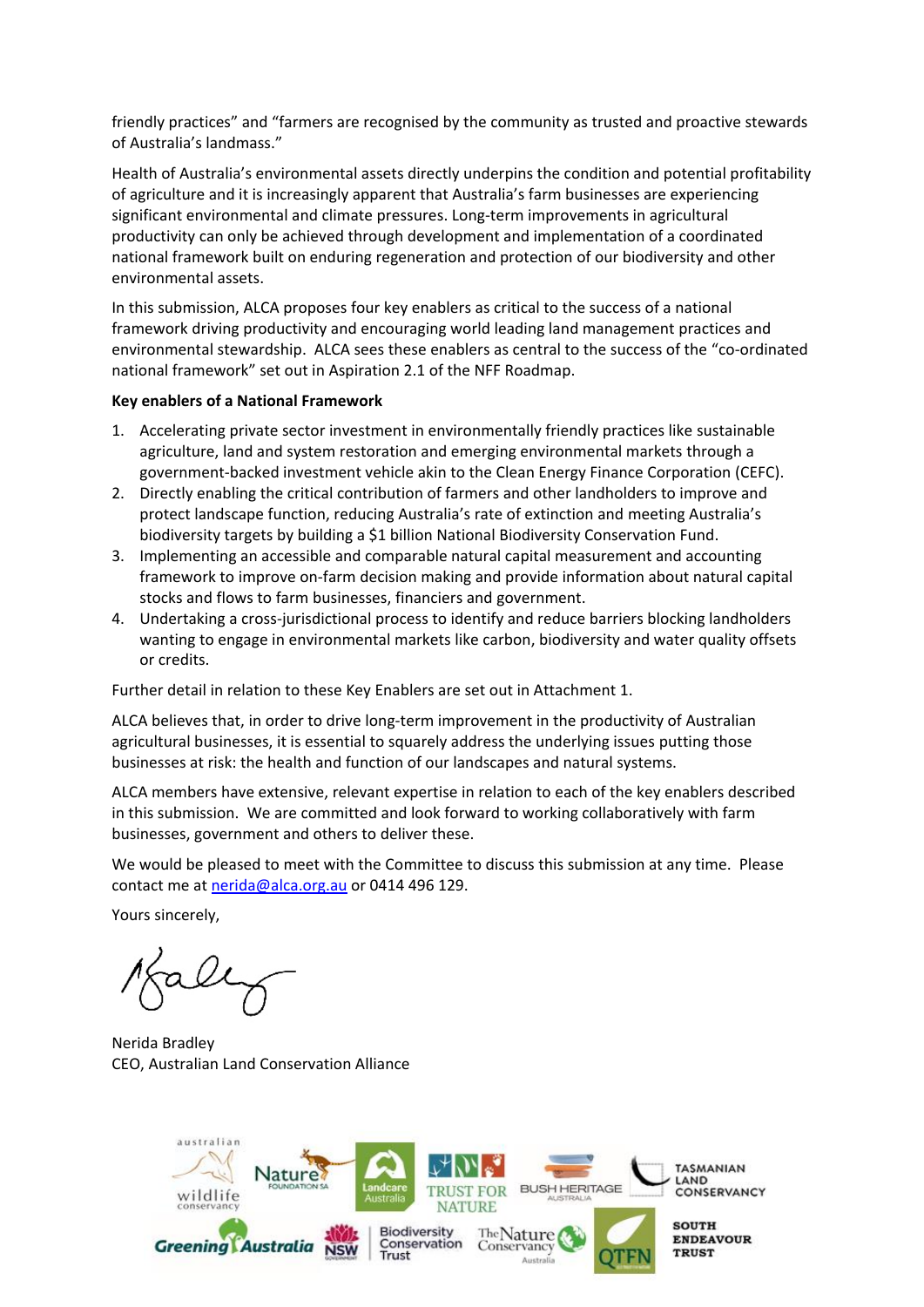

### **KEY ENABLER # 1:**

**Accelerating private sector investment in environmentally friendly practices like sustainable agriculture, land and system restoration and emerging environmental markets through a government-backed investment vehicle akin to the Clean Energy Finance Corporation (CEFC).**

There are already many farm businesses and other investors across Australia who have financially committed to substantial projects in land and system restoration, sustainable agriculture and emerging environmental markets. However, even where there is both evidence and commitment, farmers can often face prohibitive costs and structural barriers to transitioning practices or products.

By deploying financial products aimed at addressing investment impediments, a CEFC style investment vehicle could catalyse market interest and mobilise untapped sources of capital.

Similar to the CEFC, the investment vehicle proposed would the seek to overcome financial impediments and make investment in these activities available to many more farm businesses across Australia, growing productivity and supporting practice change through adoption of more sustainable environmental practices.

Potential options available to the investment vehicle to support transitioning practices or products include (but are not limited to):

- **•** Providing concessional or bridge financing.<sup>i</sup>
- Investing with capped returns, de-risking investment.
- Building investor confidence by loss leading.
- Developing open source due diligence frameworks and checklists for project evaluations.<sup>ii</sup>
- Providing aggregated investment opportunities to support investment by fund managers into smaller scale projects.<sup>iii</sup> Aggregation is a common feature of the carbon offset market.
- Scoping and building opportunities for impact investment.

The investment vehicle would be provided with an "Investment Mandate" in the same manner as the CEFC. This mandate would guide the function of the vehicle. In addition to deploying financial products, the vehicle could also support project pilots, technical innovation and knowledge development. As market awareness and take-up of products gains momentum, knowledge and capacity building becomes increasingly important.<sup>iv</sup>

Design elements could be included to ensure current market players and early adopters can demonstrate expertise to the market where both investors and consumers are increasingly demanding environmentally friendly products.

As demonstrated through the Australian Renewable Energy Agency (ARENA) and CEFC, government backed investment vehicles can intersect with government regulation and policy to accelerate transition, develop of new solutions and grow private investment.

ALCA supports development and launch of a CEFC-style investment vehicle to build market interest and mobilise untapped sources of capital. It is an immediate and substantial opportunity for farming businesses to access capital to deliver on both Pillars 2 and 5 of the NFF Roadmap, growing productivity and leading land management and environmentally friendly practices.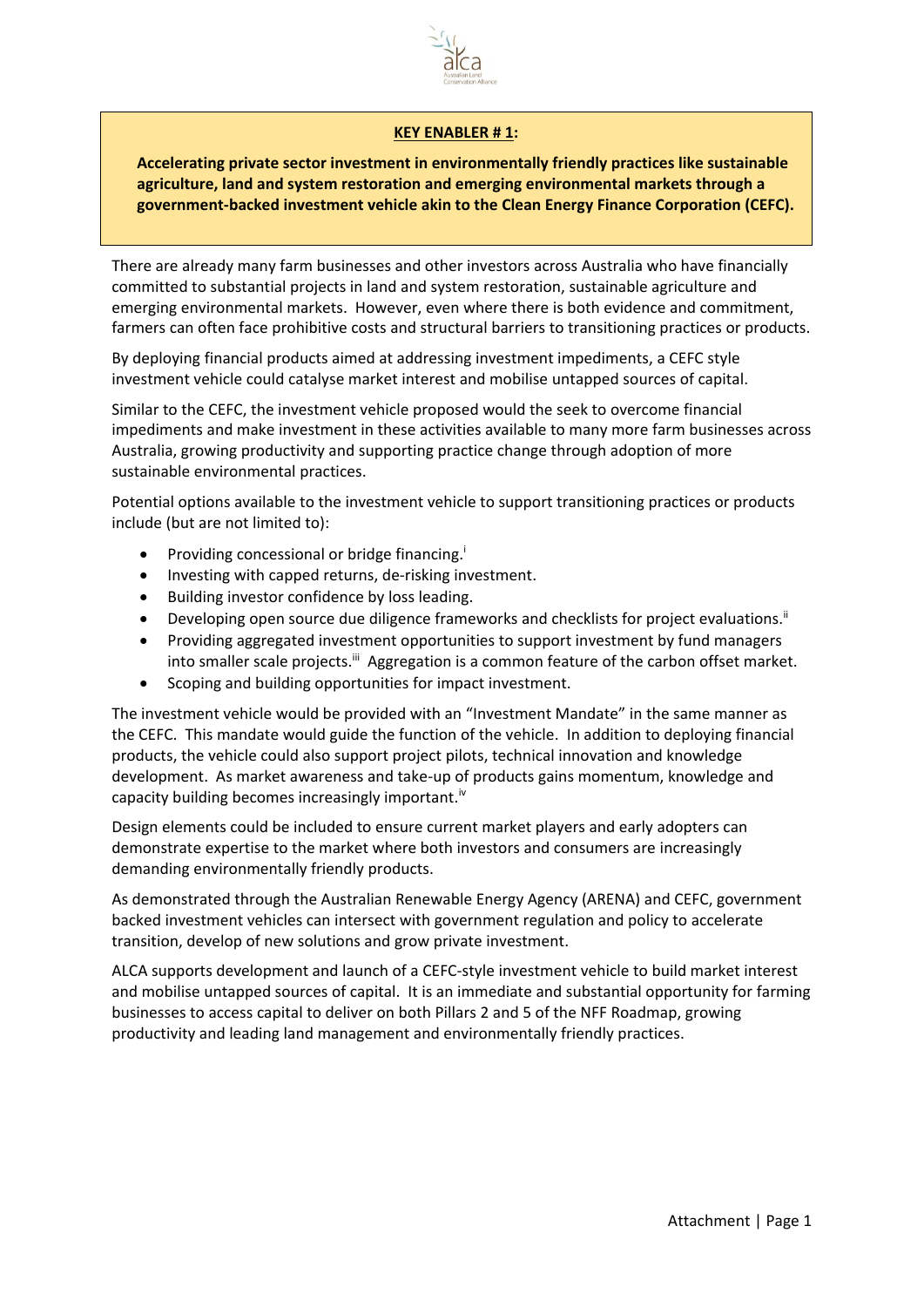

## **KEY ENABLER # 2**

**Directly enabling the critical contribution of farmers and other landholders to improve and protect landscape function, reducing Australia's rate of extinction and meeting Australia's biodiversity targets by building a \$1 billion National Biodiversity Conservation Trust Fund.**

This enabler follows Recommendation 21 identified by Wendy Craik in her 2018 "Review of interactions between the EPBC Act and the agriculture sector" which states:

*"It is recommended that an initial allocation of \$1 billion over four years be provided to establish a National Biodiversity Conservation Trust fund explicitly tied to the EPBC Act to support the public benefits of protection, including by farmers, of matters of national environmental significance through the adoption of a market-based approach that incentivises farmers (and others) to protect and actively manage matters of national environmental significance outside of legislated requirements."*

The National Biodiversity Conservation Trust Fund described in the Craik Review would (among other things):

- Provide independent decision-making regarding investment in biodiversity conservation generating a public benefit on private land.
- Hold environmental offset contributions from referrals under the EPBC Act for investment in private land and public land to achieve strategic (rather than reactive) offsetting outcomes.
- Provide strategic advice to, and negotiate on behalf of, the Australian Government on the purchase of land under the National Reserve System
- Establish a philanthropic fund to deliver better coordinated private land biodiversity agreements.
- Work cooperatively with state Trusts (e.g. New South Wales Biodiversity Conservation Trust) to achieve national environmental outcomes.<sup>v</sup>

The Craik Review recognised the value of looking to existing models in order to grow the National Biodiversity Conservation Trust Fund. At a state level, stewardship programs delivered by State based agencies and NGOs have demonstrated that there is interest and engagement from private landholders in such an approach.

For example:

- $\triangleright$  In NSW, the Biodiversity Conservation Trust is demonstrating the viability of Ms Craik's proposal. The NSW BCT has received strong interest from landholders in funded conservation stewardship. In just 18 months of operations, 159 landholders have signed or plan to sign a conservation agreement with the NSW BCT, creating conservation areas across 36,000 hectares. The BCT is investing more than \$101 million to support these agreements. More than two-thirds (68%) of the BCT's investment in funded conservation agreements is flowing to graziers, farmers or mixed farming enterprises. These farmers are being paid by the BCT to manage parts of their properties for conservation. Notably, more than 80% of the BCT's investment is flowing to in-perpetuity conservation agreements
- $\triangleright$  By the end of 2019 the Tasmanian Midlands Conservation Fund will have paid agreements protecting over 7,000 ha of land (>90% of its target for 8,000ha). Reporting from the MCF due to be completed this year demonstrates that:
	- Landholder uptake has continued to increase, and may only be limited by funds available.
	- Landholder satisfaction in the programs has consistently (since 2014) sat at >90% of landholders being satisfied or very satisfied with the program.
	- Ecological monitoring is showing that, despite dry conditions in some years, three of four ecological indicators have been maintained at good condition or improved.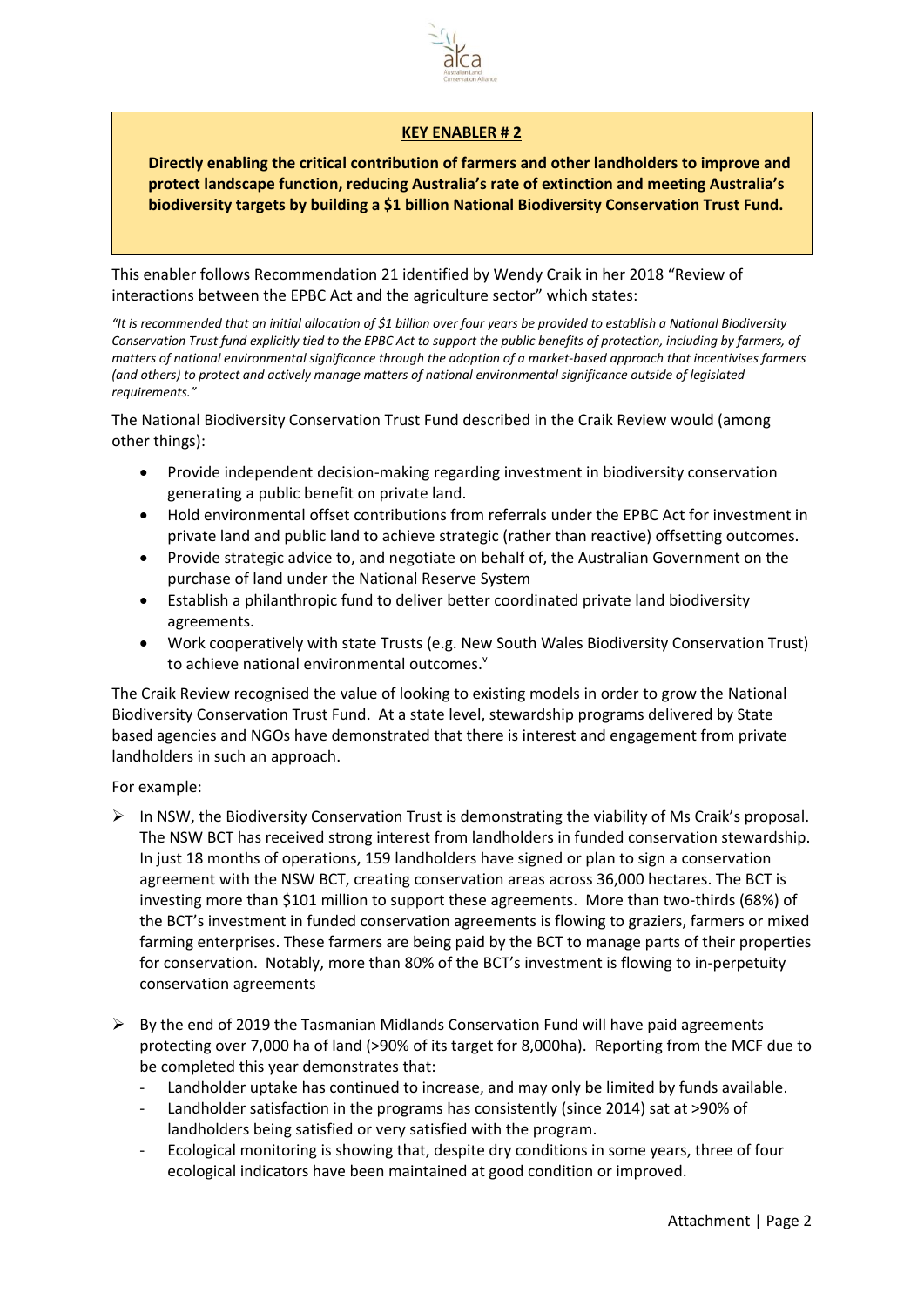

- Areas under Stewardship Agreements have been protected from complete conversion to irrigated cropping, protecting critically endangered habitats that would otherwise have been lost and still supporting grazing income, in some cases at market premiums. This raises the importance of the link between environmental stewardship programs and the potential for farm businesses to access premium pricing and markets demanding environmental certifications.
- ➢ In South Australia, the Marshall Liberal Government recently committed \$3 million of funding over the next two years to State's Heritage Agreement program. Over 1,600 SA landholders have Heritage Agreements, protecting more than 1.8 million hectares across the State. The injection of funding was celebrated by the coalition of farming and conservation organisations including Primary Producers SA and Livestock SA who worked collaboratively on the original proposal. In making the announcement, the State Environment Minister David Spiers noted the Heritage Agreement program provided a way for the State Government to work with private landowners to deliver practical environmental outcomes such as active management of key conservation threats such as feral animals, weeds and wildfire. Delivery of the program will be co-designed with landholders, primary producers and the conservation sector to maximise outcomes.

These are just some of the many examples of stewardship programs delivered by State based agencies and NGOs which could be dramatically expanded via the National Biodiversity Conservation Trust Fund as set out in Recommendation 21 of the Craik Report. The Fund would provide a means of recognising and supporting the contribution of farmers and other landholders to improving and protecting landscape function, reducing Australia's rate of extinction and meeting Australia's biodiversity targets.

ALCA strongly supports a model which builds on the knowledge and experience of existing programs across the country. Targeted and, where appropriate, ongoing payments to landholders for delivering measurable biodiversity improvements on their land, including through protection of key environmental assets.

Long term, the Fund will grow Australia's wealth of environmental assets at both an enterprise and national level. This will be central to underpinning long term agricultural productivity as well as restoration, care and protection of threatened species, particularly those which are under immediate threat or which cannot directly generate returns through environmental markets.

We note and support piloting and development of the National Biodiversity Conservation Trust Fund by way of the recently announced Australian Government \$34m agriculture stewardship program. We encourage and hope to work closely with Government and others through the piloting stage towards full implementation of National Biodiversity Conservation Trust Fund as set out in Recommendation 21 of the Craik Report.

Design and implementation of the Fund is clearly something ALCA and its members are well placed to support or, where appropriate, lead in conjunction with industry.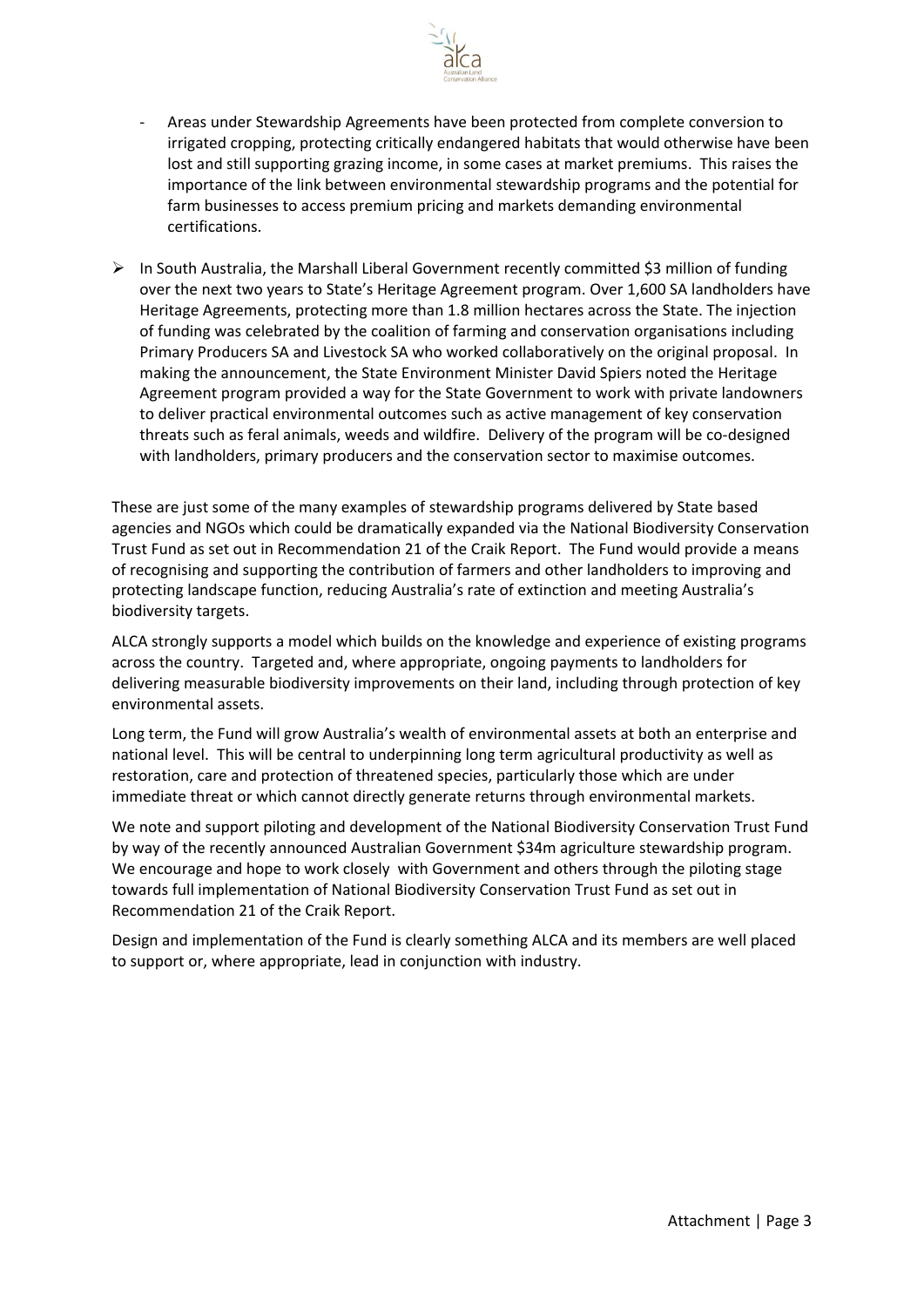

### **KEY ENABLER # 3**

# **Implementing an accessible and comparable natural capital measurement and accounting framework to improve on-farm decision making and provide information about natural capital stocks and flows to farm businesses, financiers and government.**

Finding an agreed means of assessing natural capital stocks and flows will assist farm businesses, financiers and governments to better understand natural capital wealth as well as natural capital risks and opportunities at enterprise or broader scale. In turn, this understanding will provide a truer picture of the costs of production as well as a providing a framework for diversification of farm revenue streams based on increasing income from flows from ecosystems services.

ALCA sees the implementation of accessible and comparable natural capital measurement and accounting framework as a critical enabler to delivering on the 2030 target of 5% of farm revenue (equivalent to \$5 billion) being generated by way of benefits from ecosystem services (being flows of natural capital).

Catalysing investment in environmental stewardship and environmental practices like sustainable agriculture and landscape restoration depends upon accurate economic and environmental valuation systems. These systems ensure meaningful data can be collected and used to support return-on-investment metrics.

ALCA endorses the need for a natural capital accounting framework to drive valuation of natural capital and its incorporation into the national accounts. ALCA further endorses the position put by the NFF in its Natural Capital Policy of "the need to capture the value of natural capital in a marketbased system that is integrated with the Australian economy and recognises that the best environmental outcomes are achieved by empowering and incentivising landholders to manage their landscapes."

In April 2018, Commonwealth, State and Territory environment ministers endorsed a Strategy and Action Plan for a common national approach to environmental-economic accounting. The Strategy commits to adoption of the United Nations System of Environmental-Economic Accounting (SEEA), agreement on consistent standards and methods for accounting within the framework of the SEEA. The private sector is also taking steps at an institutional level through the Natural Capital Protocol.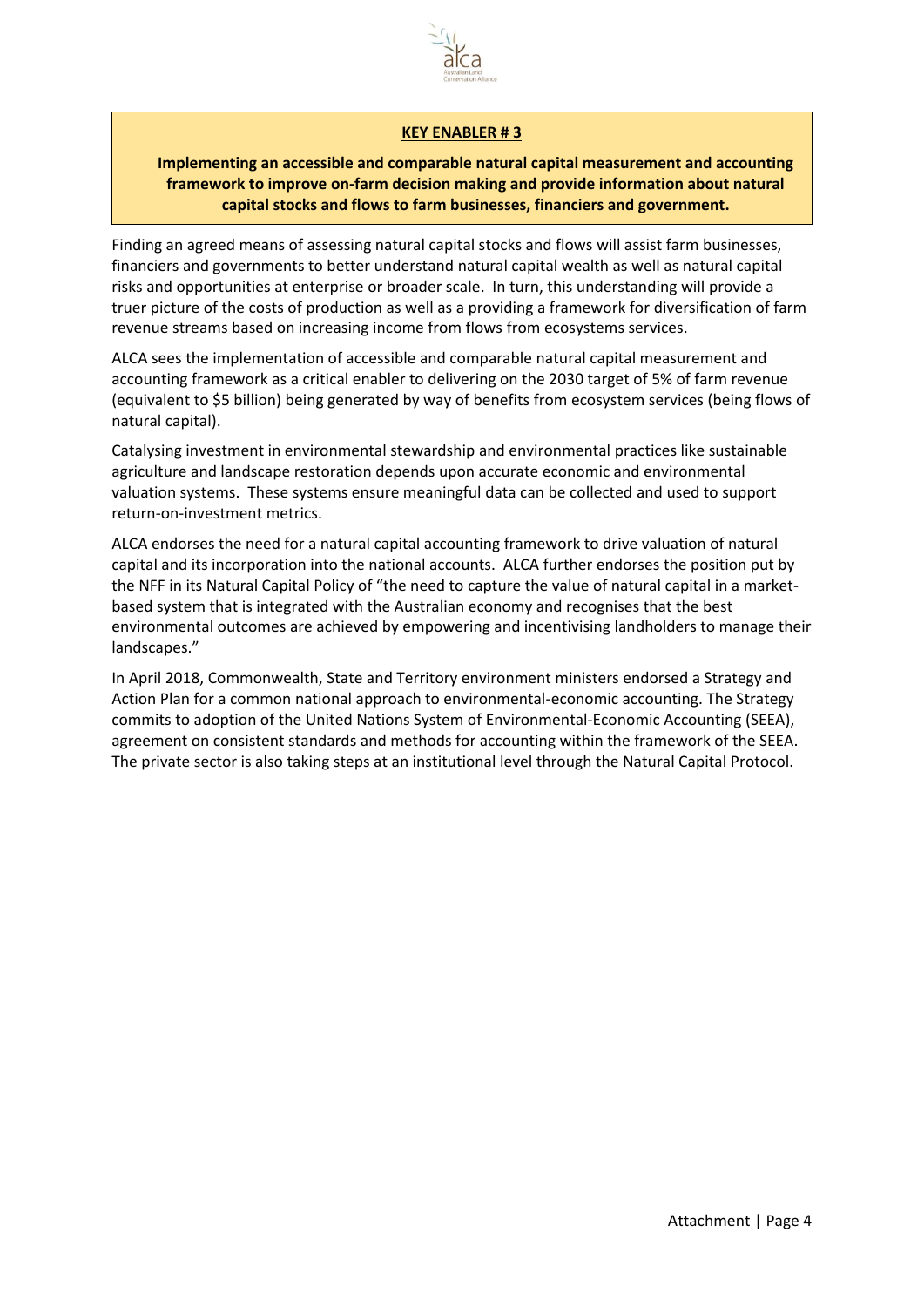

### **KEY ENABLER # 4:**

Undertaking a cross-jurisdictional process to identify and reduce barriers blocking landholders wanting to engage in environmental markets like carbon, biodiversity and water quality offsets or credits.

Removing regulatory barriers to landholders engaging in emerging markets like carbon, biodiversity and water quality offsets or credits is central to scaling up investment and diversifying income streams available to farm businesses and other landholders.

Emerging environmental markets present substantial opportunities to diversity and grow farm income. Analysis and, where possible, removal of barriers to entry into these markets will be critical to the success of Key Enablers 1, 2 and 3 above.

Currently there are various policy and regulatory barriers to landholders engaging in some markets. For example, in some States and Territories, the remains uncertainty or regulatory barriers preventing pastoral leaseholders engaging in production and sale of ecosystems services as these are not clearly recognised as being for pastoral purposes.

There are also barriers to 'income stacking' opportunities where farmers could sell more than one ecosystem services onto different markets (eg. carbon and biodiversity). In some instances, this may be by way of premium pricing for "co-benefits" in other instances, the ecosystem services may be stand alone "products" which can be valued and sold.

The opening up of the carbon sequestration market under the Climate Solutions Fund, to enable farmers to participate, particularly where linked to co-benefits such as biodiversity, could also provide a substantial opportunity to grow investment in the agriculture sector. In addition, this would provide a direct contribution to the target in the NFF's 2030 Roadmap of "trending towards carbon neutrality by 2030."

Similarly, emerging opportunities under development in Queensland include water quality market which has the potential to provide improvements to land and water quality and generate income for farmers and landholders.

ALCA strongly endorses and would be pleased to lead and/or participate in a review considering barriers to farm businesses and other landholders presented by State and Federal regulatory frameworks and policy positions.